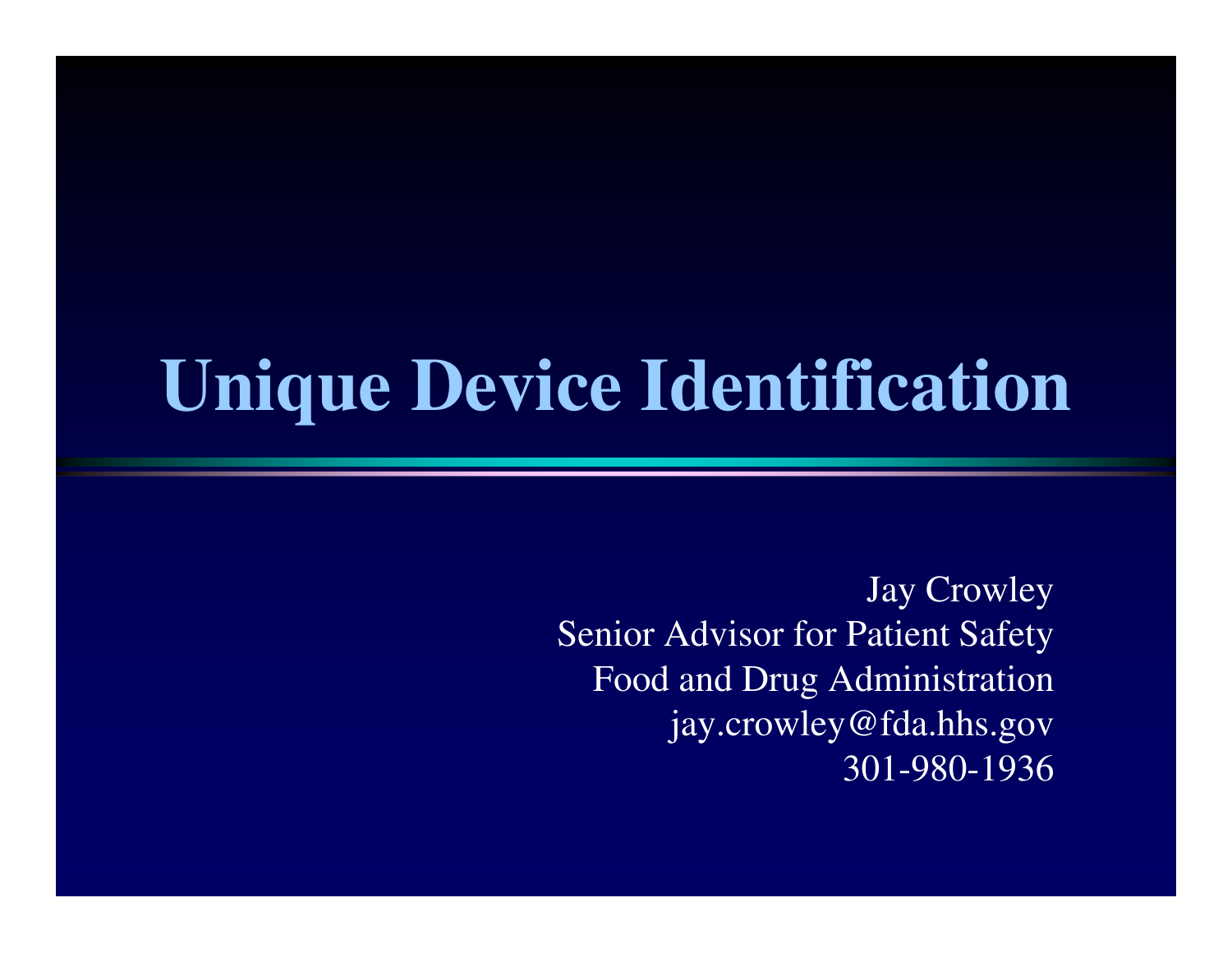## **Device Information Lifecycle**

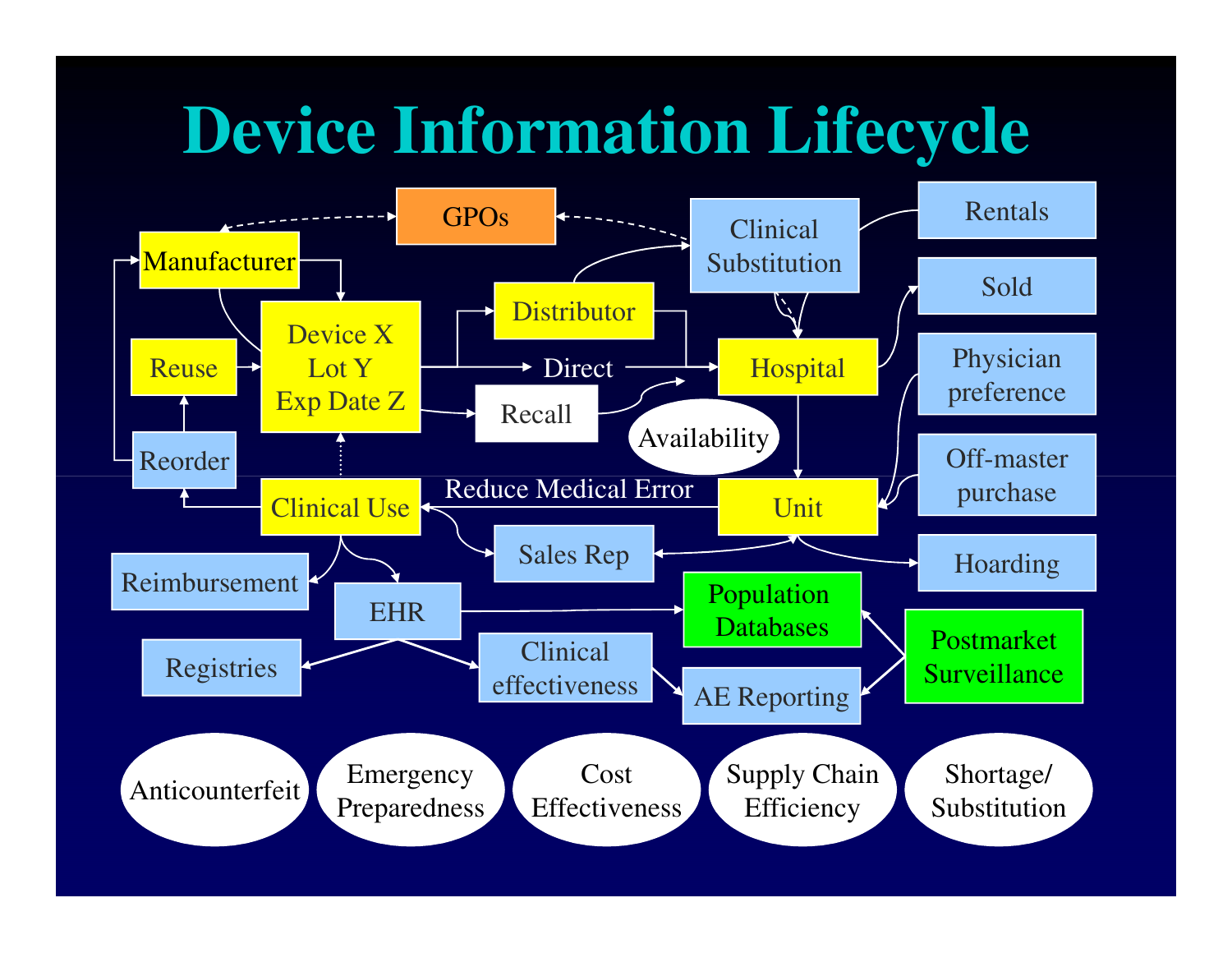## **Current Device Identification**

- Non-standard device identification systems; standards used in different ways
- Not necessary unique or unambiguous
- Does not include all necessary levels of uniqueness
- Manufacturers' own number/catalogue number
- Distributors' apply different, proprietary number; lot or serial number not captured
- Hospital yet different identification number/code
	- Information on use not usually captured
	- Control numbers rarely captured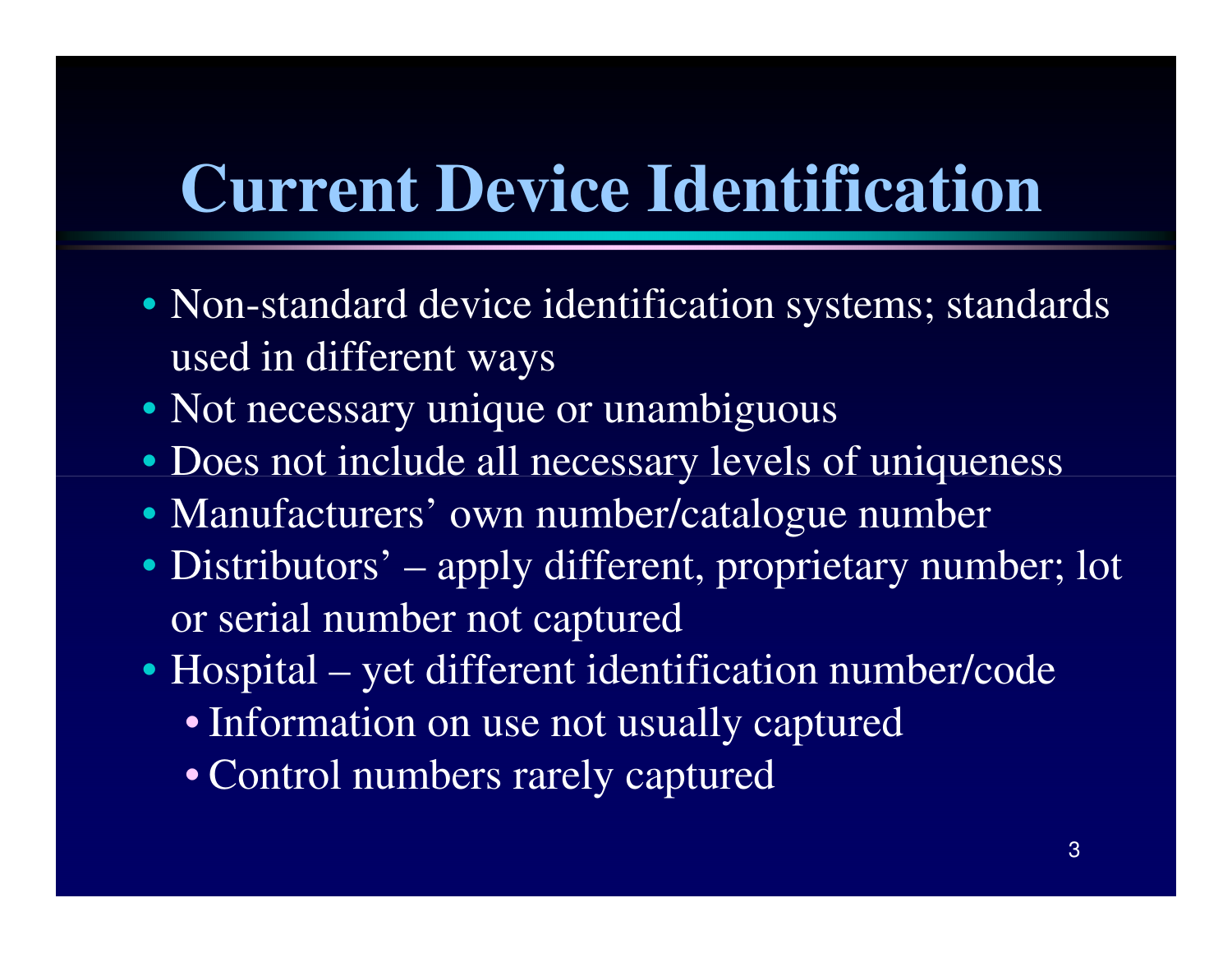## **Current Device Identification**

| <b>Business Name</b>          | <b>Item Number Type</b>      | <b>Item Number</b>  |
|-------------------------------|------------------------------|---------------------|
| <b>BD</b>                     | <b>Mfg Catalog Number</b>    | 329461              |
| <b>BD</b>                     | <b>GTIN</b>                  | 00382903294619      |
| <b>BD</b>                     | <b>GTIN</b>                  | 30382903294610      |
| <b>BD</b>                     | <b>GTIN</b>                  | 50382903294614      |
| <b>Cardinal Health</b>        | <b>PV Order Number</b>       | <b>BF329461</b>     |
| <b>Owens &amp; Minor</b>      | <b>PV Order Number</b>       | 0722329461          |
| <b>Owens &amp; Minor</b>      | <b>PV Order Number</b>       | 0723329461          |
| <b>American Medical Depot</b> | <b>Vendor Catalog Number</b> | 777127217           |
| <b>American Medical Depot</b> | <b>Vendor Catalog Number</b> | 777127218           |
| <b>Government Sci Source</b>  | <b>Vendor Catalog Number</b> | <b>FSC1482679CS</b> |
| <b>Government Sci Source</b>  | <b>Vendor Catalog Number</b> | <b>FSC1482679PK</b> |
| <b>Alliance Joint Venture</b> | <b>Vendor Catalog Number</b> | 888021932           |
| <b>Thomas Scientific</b>      | <b>Vendor Catalog Number</b> | 8938M25             |
| <b>Thomas Scientific</b>      | <b>Vendor Catalog Number</b> | 8938M28             |
| <b>VWR</b> International      | <b>Vendor Catalog Number</b> | <b>BD329461</b>     |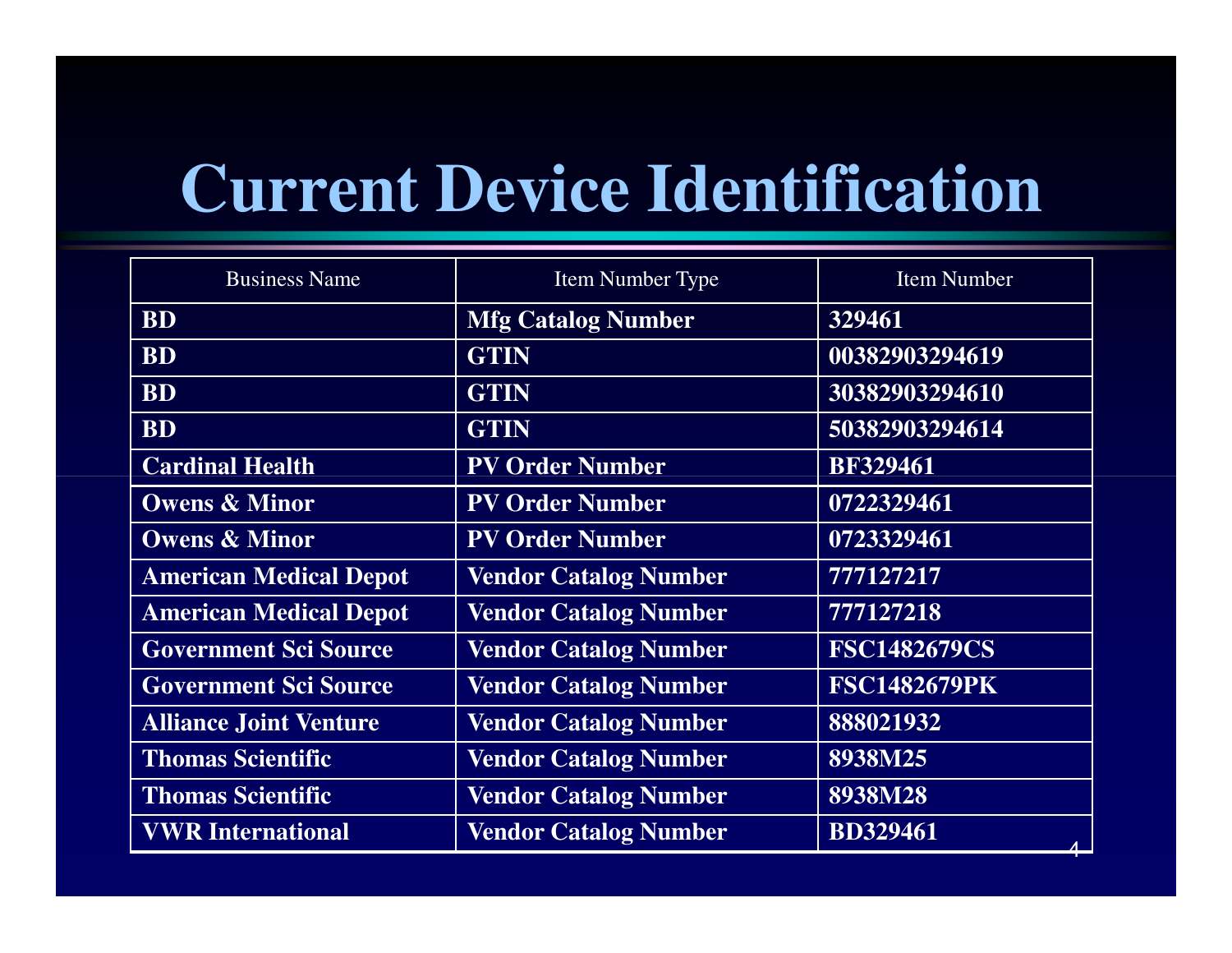## **Current Device Identification**

| <b>B D Vacutainer</b><br>Div.       | <b>B-d Diagnostics</b>                               | <b>B-D Sup Chain</b><br><b>Svcs</b>                        | <b>BD</b> / Elastic<br><b>Health Support</b>       | <b>BD</b> Blood<br><b>Collection</b><br><b>Products</b> |
|-------------------------------------|------------------------------------------------------|------------------------------------------------------------|----------------------------------------------------|---------------------------------------------------------|
| <b>B D Acutecare</b>                | <b>B-D Labware</b>                                   | <b>B-D Vascular</b><br><b>Access</b>                       | <b>BD</b> Acutecare                                | <b>BD</b> Convention<br><b>Needles</b>                  |
| <b>B D Diagnostic</b>               | <b>B-D</b> Micro<br><b>Biology Systems</b>           | <b>B-D Primary</b><br><b>Care</b>                          | <b>BD</b> Hospital Div                             | <b>BD</b> Critical<br>Care                              |
| <b>B</b> Dickinson                  | $B-D$<br><b>Microbiology</b>                         | <b>BD</b> Bioscience                                       | <b>BD Biosciences</b>                              | <b>B-D Primary</b><br><b>Care Diag</b>                  |
| <b>B&amp;D</b>                      | $B-D$<br><b>Microbiology</b><br><b>Systems</b>       | <b>B-D/Visitec</b>                                         | <b>BD</b> Diagnostic<br><b>Systems</b>             | <b>BD</b> Diagnostic                                    |
| $B-D$                               | <b>B.D.</b><br><b>Microbiology</b><br><b>Systems</b> | <b>Bard-parker</b><br><b>Respiratory</b><br><b>Systems</b> | <b>BD</b> dba Becton<br><b>Dickinson And</b><br>Co | <b>BD</b> Diagnostic<br><b>Instrument Syst</b>          |
| <b>B-D</b> Acutecare<br>Div. Of B-d | <b>B-D Primary</b><br>Care<br><b>Diagnostics</b>     | <b>BD</b>                                                  | <b>BD</b> Bioscience<br><b>Pharmigen</b>           | <b>B-D</b> Sharps<br><b>Disposal</b><br><b>Systems</b>  |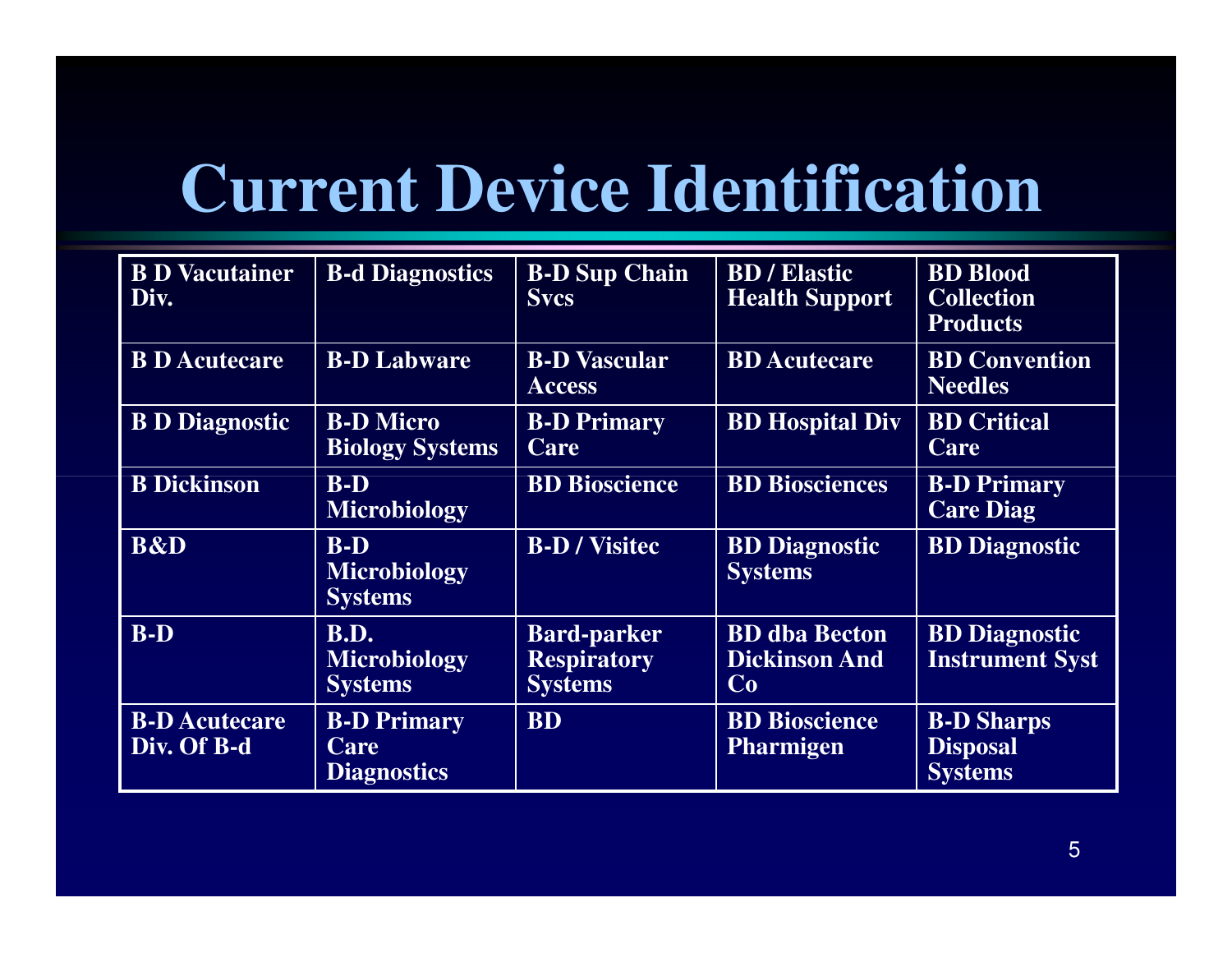## **National Drug Code (NDC)**

- Developed to identify drugs for reimbursement
- Identifies the manufacturer, product and package size
- FDA took over in 1972 (The Drug Listing Act)
- Pharmaceutical barcode rule NDC in linear barcode
- Ubiquitous use has facilitated…
	- Analysis of claims in a large database
	- Retrospective chart review
	- Drug interaction checking and decision support
	- Identifying inappropriate prescribing and dispensing
	- Avoiding confusion with look/sound-alike drugs
	- Reporting adverse events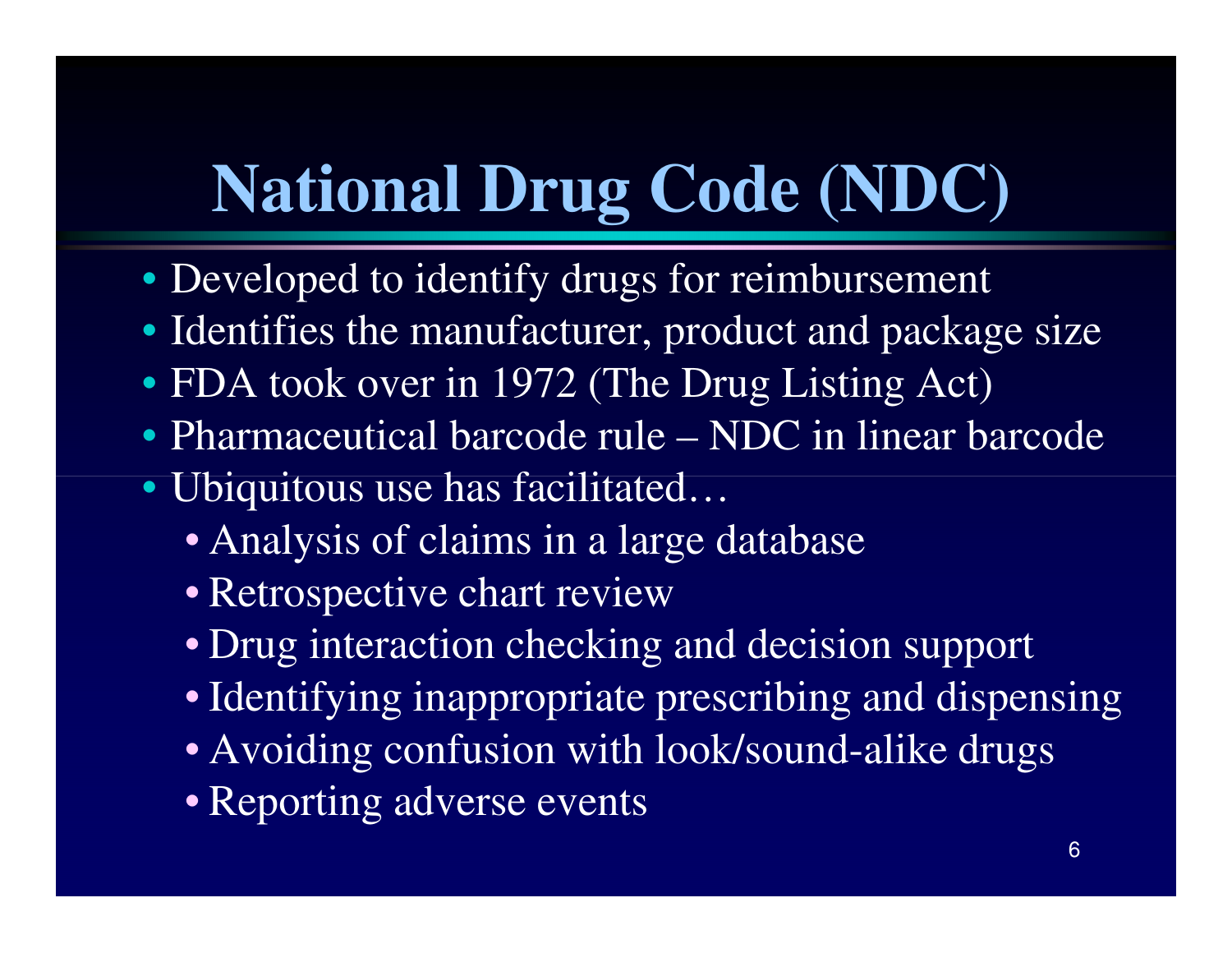## **Medical Device Identification**

Develop a system to identify medical devices, which is:

- Consistent
- Unambiguous
- Standardized
- Differentiates along all identification dimensions
- Unique at all levels of packaging
- Harmonized internationally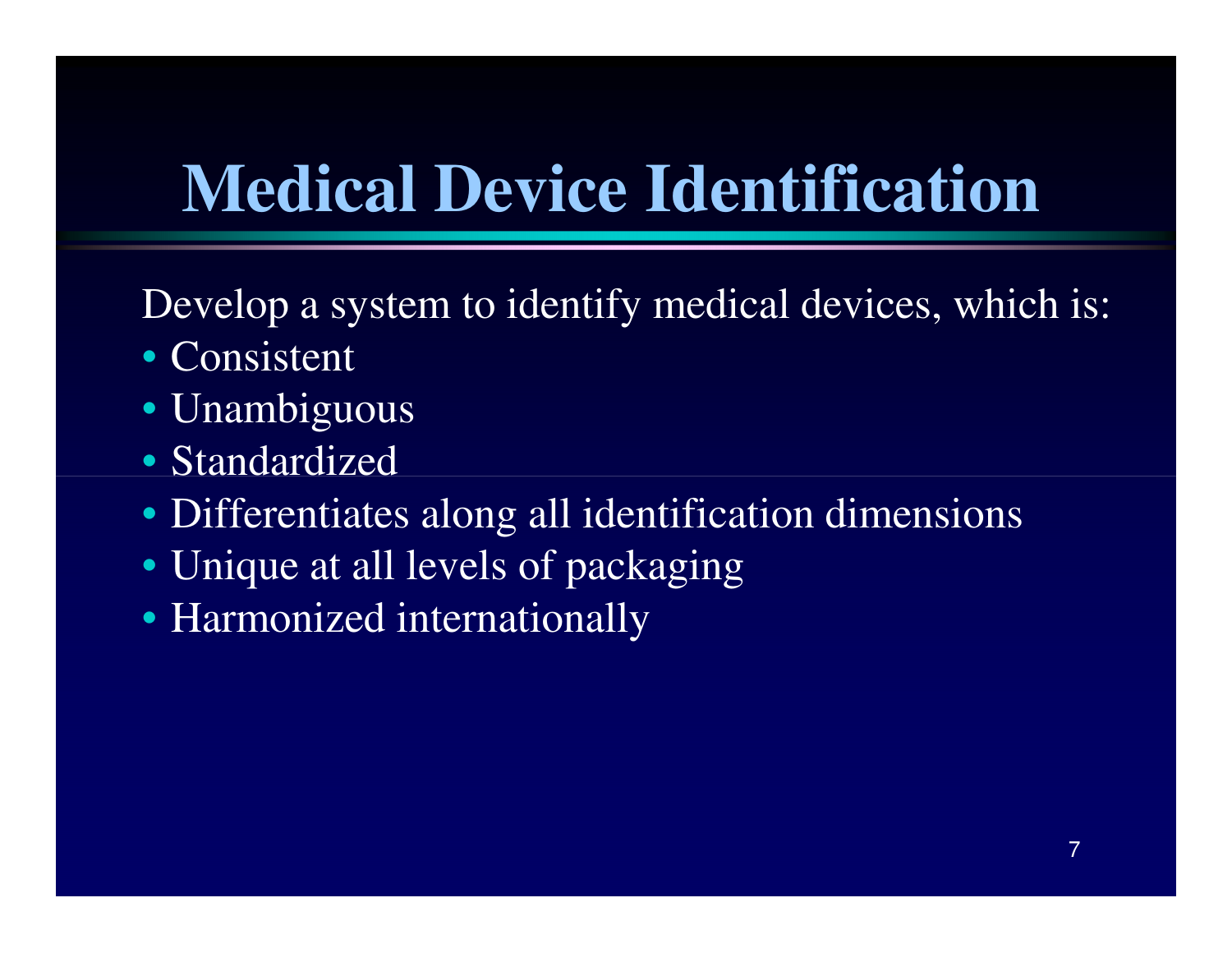#### **Future Information Lifecycle**

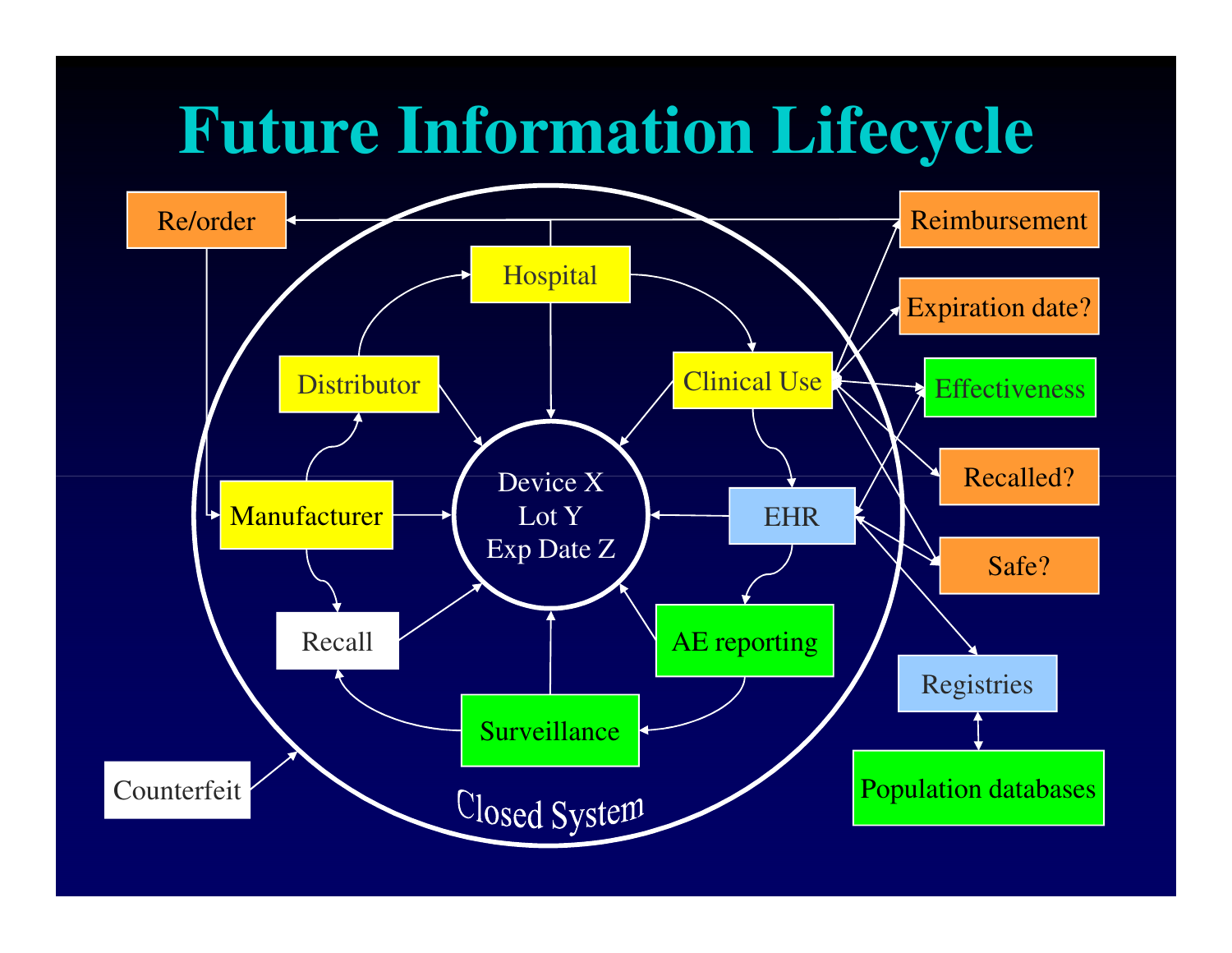## **UDI Can Improve…**

- Medical device recalls
- Adverse event reporting and postmarket surveillance
- Tracking and tracing, supply chain security; and anticounterfeiting/diversion
- Disaster/terror preparation and shortages/substitutions
- Systems to reduce medical errors
- Assisting clinicians in identifying appropriate device
- Documenting medical device use in patient's EHR/PHR, hospital information systems, claims data
- Sentinel Initiative strengthening FDA's ability toquery data systems for relevant device information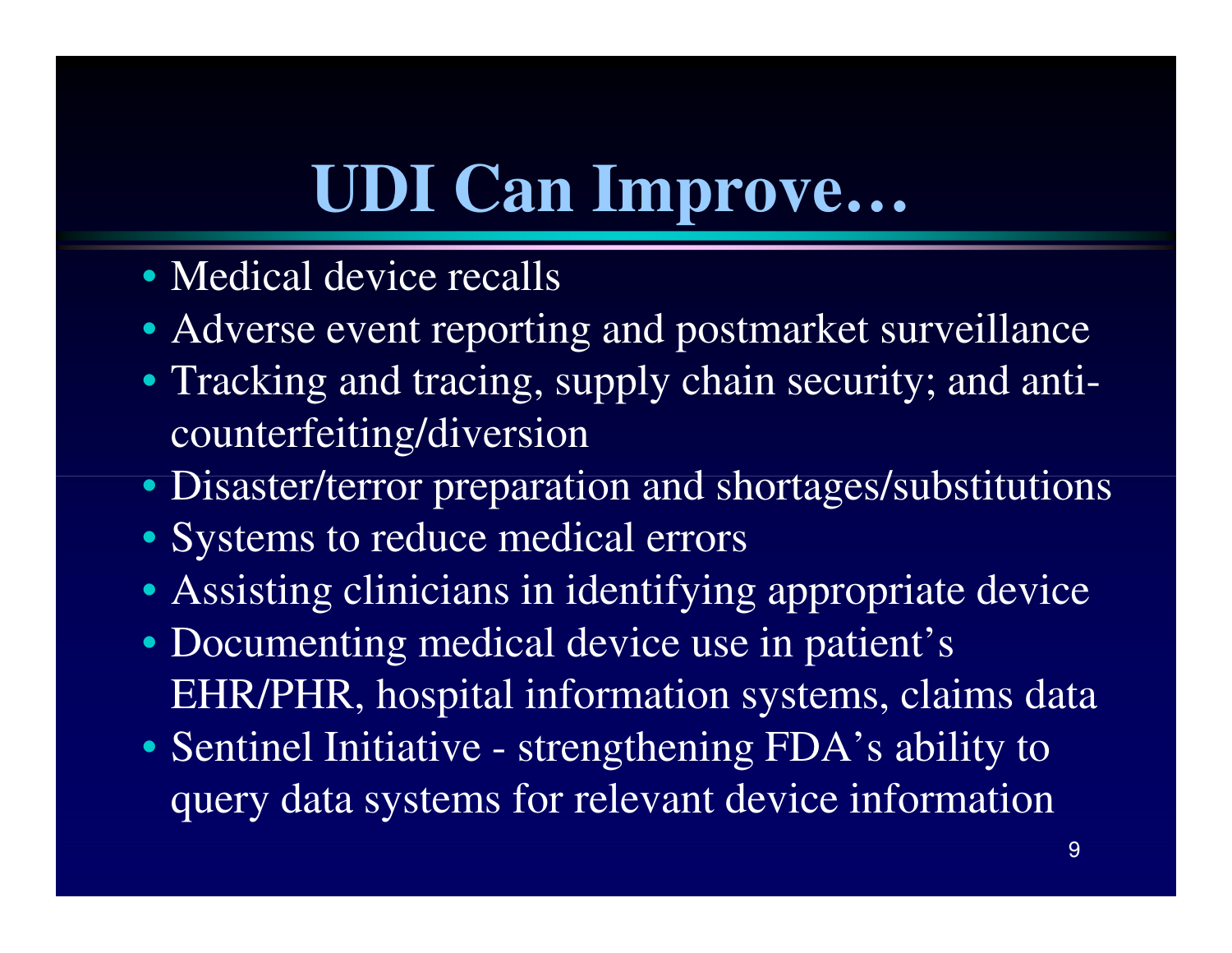#### **Medical Device Adverse Events**

For 2007, we received  $\sim$  66k reports

- $\bullet$   $\sim$  15% lacked model or catalogue number
- $\sim$  50% lacked lot or other identifier
- $\sim 10\%$  lacked both

The face of things to come…(01)00802526255410(17)080531(10)6062151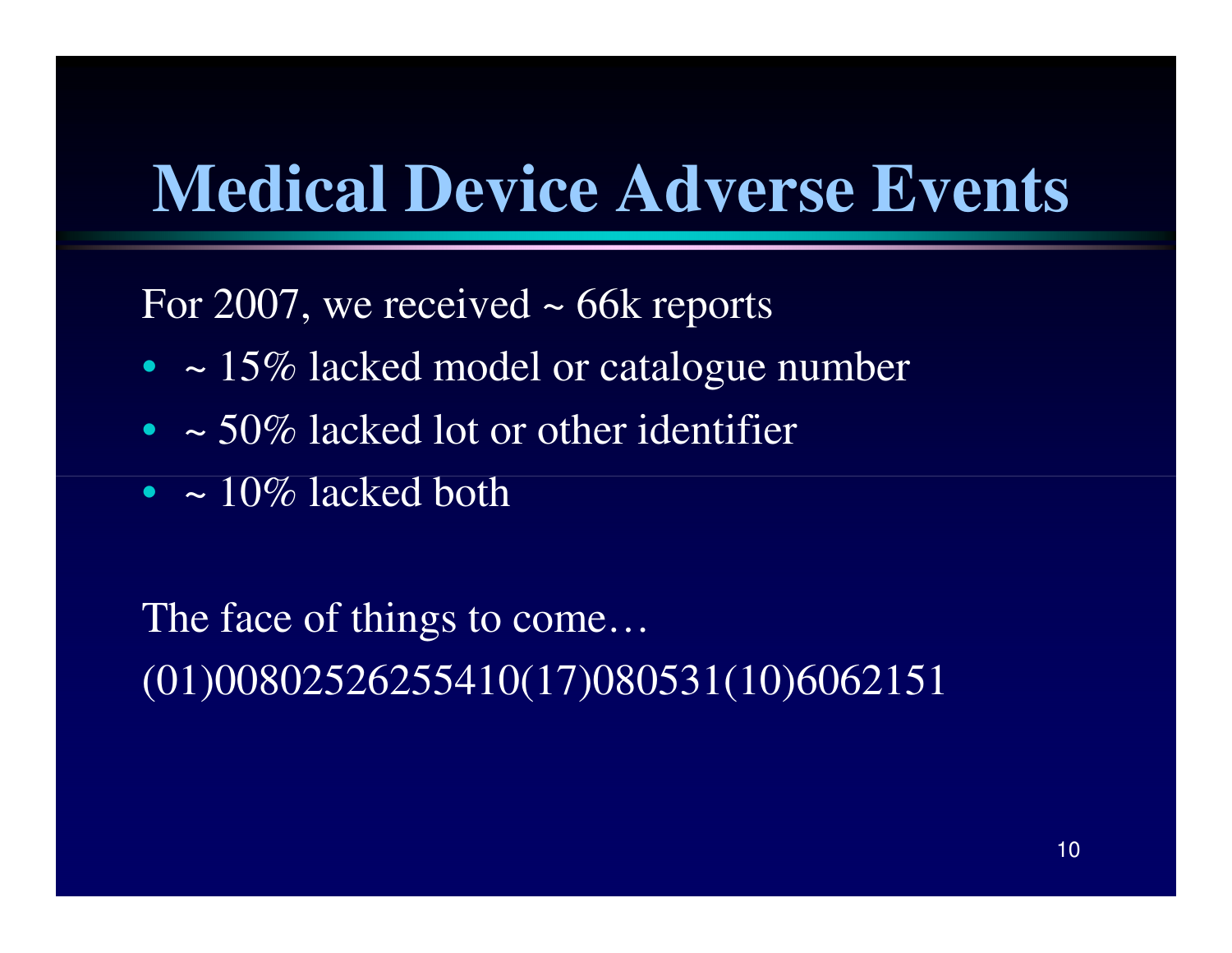#### **Medical Device Recalls (2007)**

- 41 Class I recalls
- 931 Class II recalls
- 78 Class III recalls
- $\bullet$ • Class I 28M units (devices by lots, kits, etc) Range 4-27M (Moistureplus Solution)
- For March 2007 142 Class II recalls35M individual units (just one month)Range 1-33M (Lifescan one touch test strips)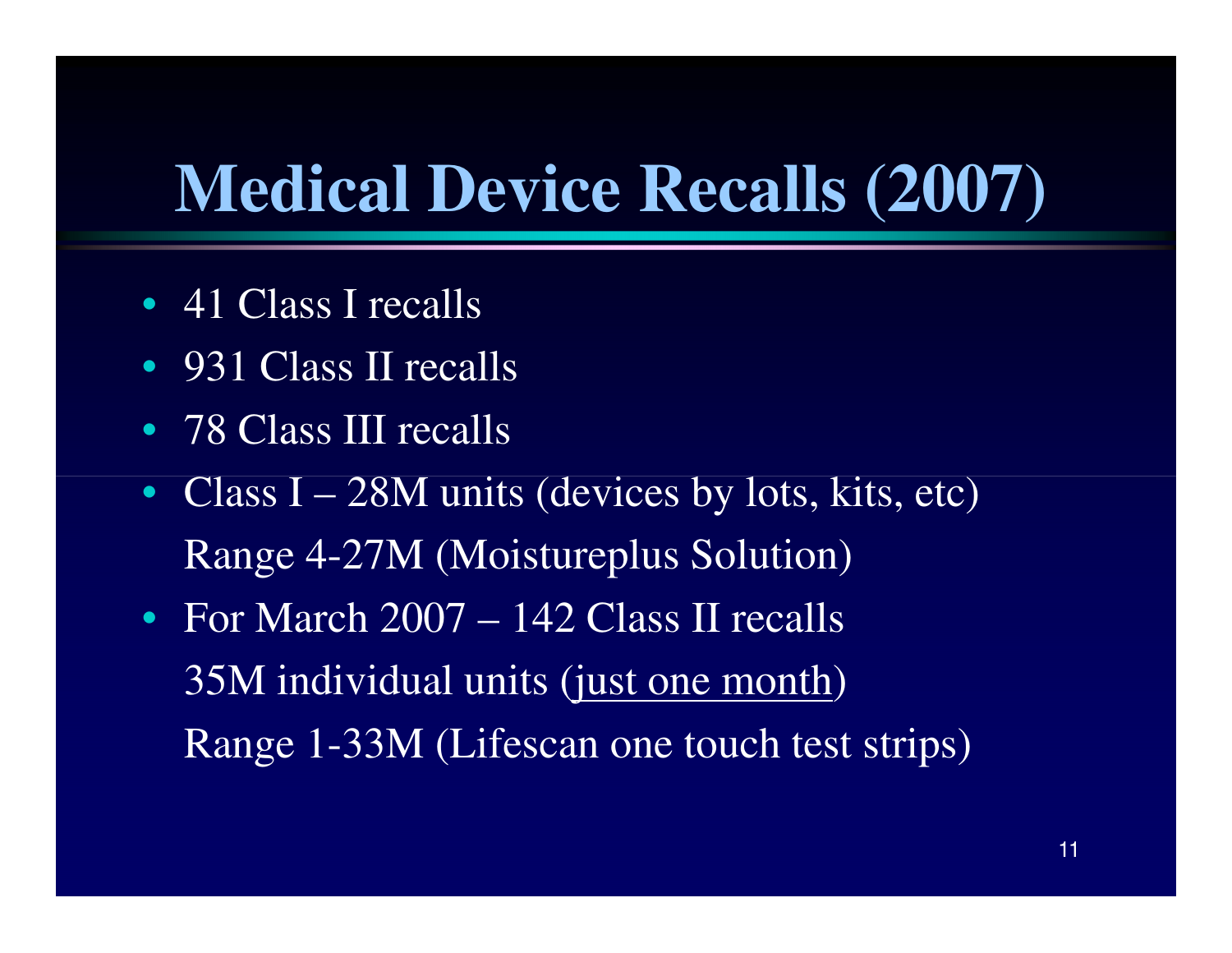#### **FDA Amendments Act of 2007**

September 27, 2007, the FDAAA signed into law:

• The Secretary shall promulgate regulations establishing a unique device identification system for medical devices requiring the label of devices to bear a unique identifier, unless the Secretary requires an alternative placement or provides an exception for a particular device or type of device. The unique identifier shall adequately identify thedevice through distribution and use, and may include information on the lot or serial number.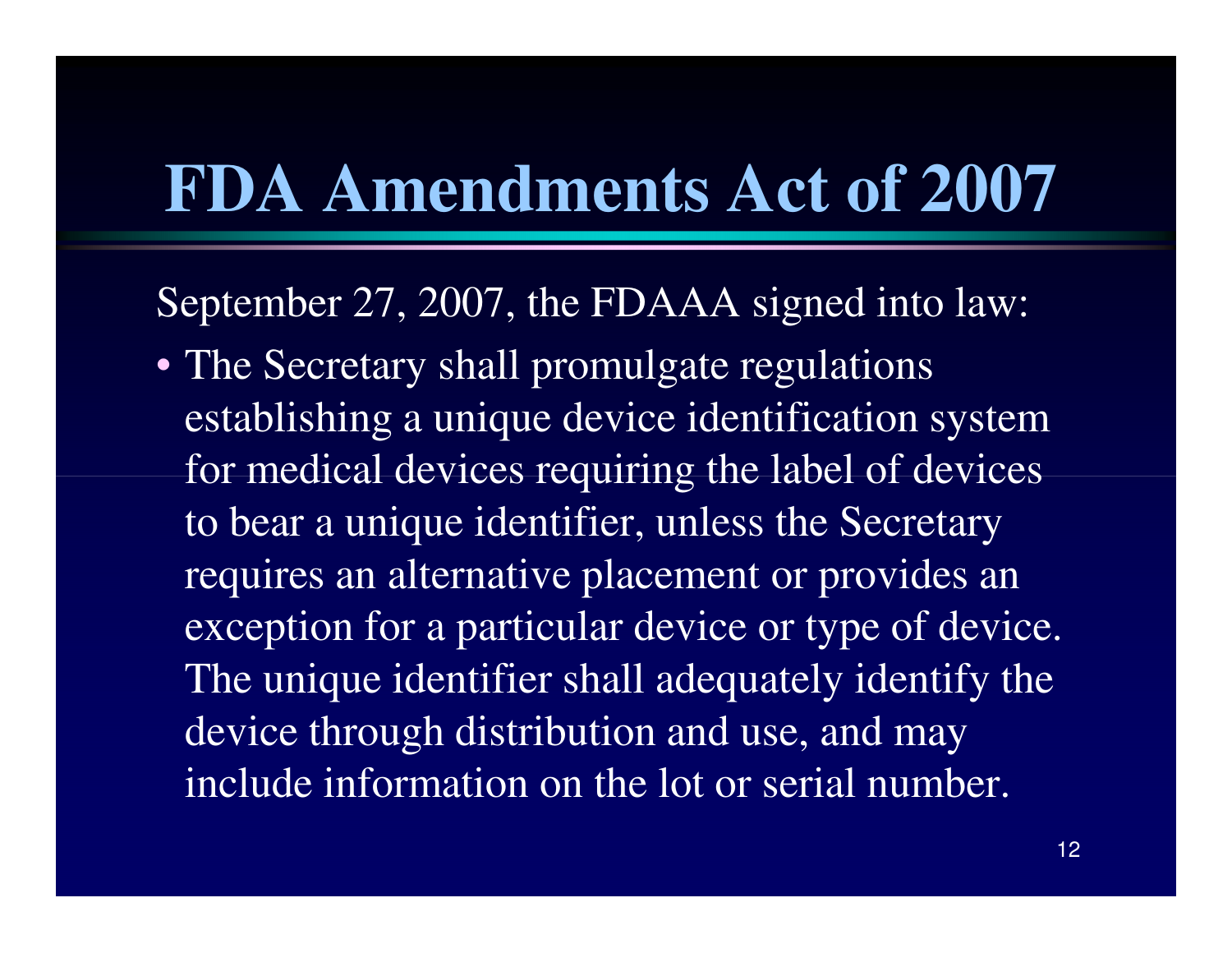#### **FDA Amendments Act of 2007**

Establish a unique device identification system:

- Requires that the label of devices bear a unique identifier ["Label" is defined as "…a display of written, printed, or graphic matter upon the immediate container of any article."];
- Allows FDA to describe an alternative placement (e.g., on the <u>device itself</u> or its <u>packaging</u>) for a particular device or device type;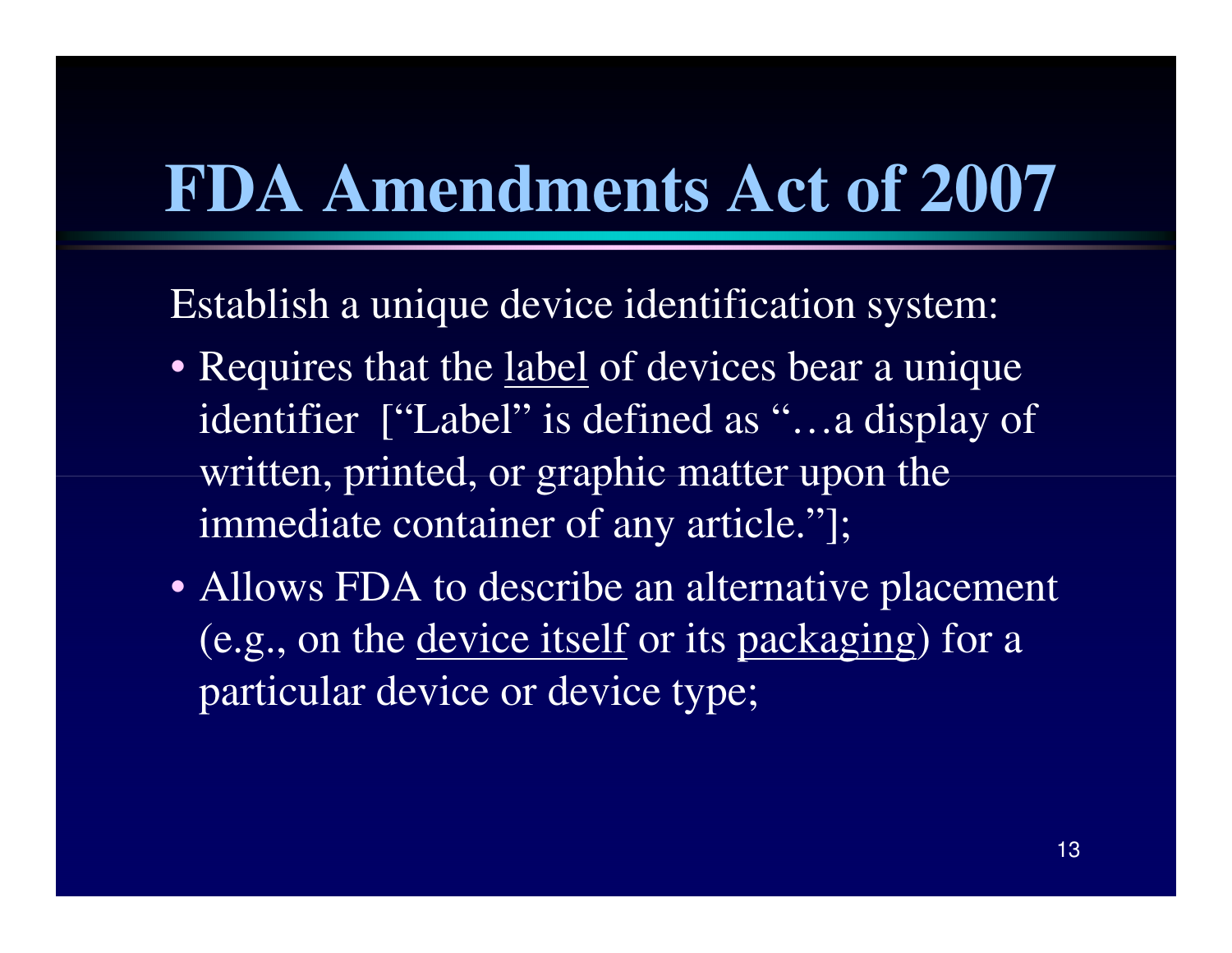## **FDAAA of 2007 (continued)**

Establish a unique device identification system:

- Allows FDA to <u>exempt</u> a particular device or type of device from the UDI requirements;
- The UDI must adequately identify the device through distribution and use; and
- The UDI includes information on the <u>lot or serial</u> number.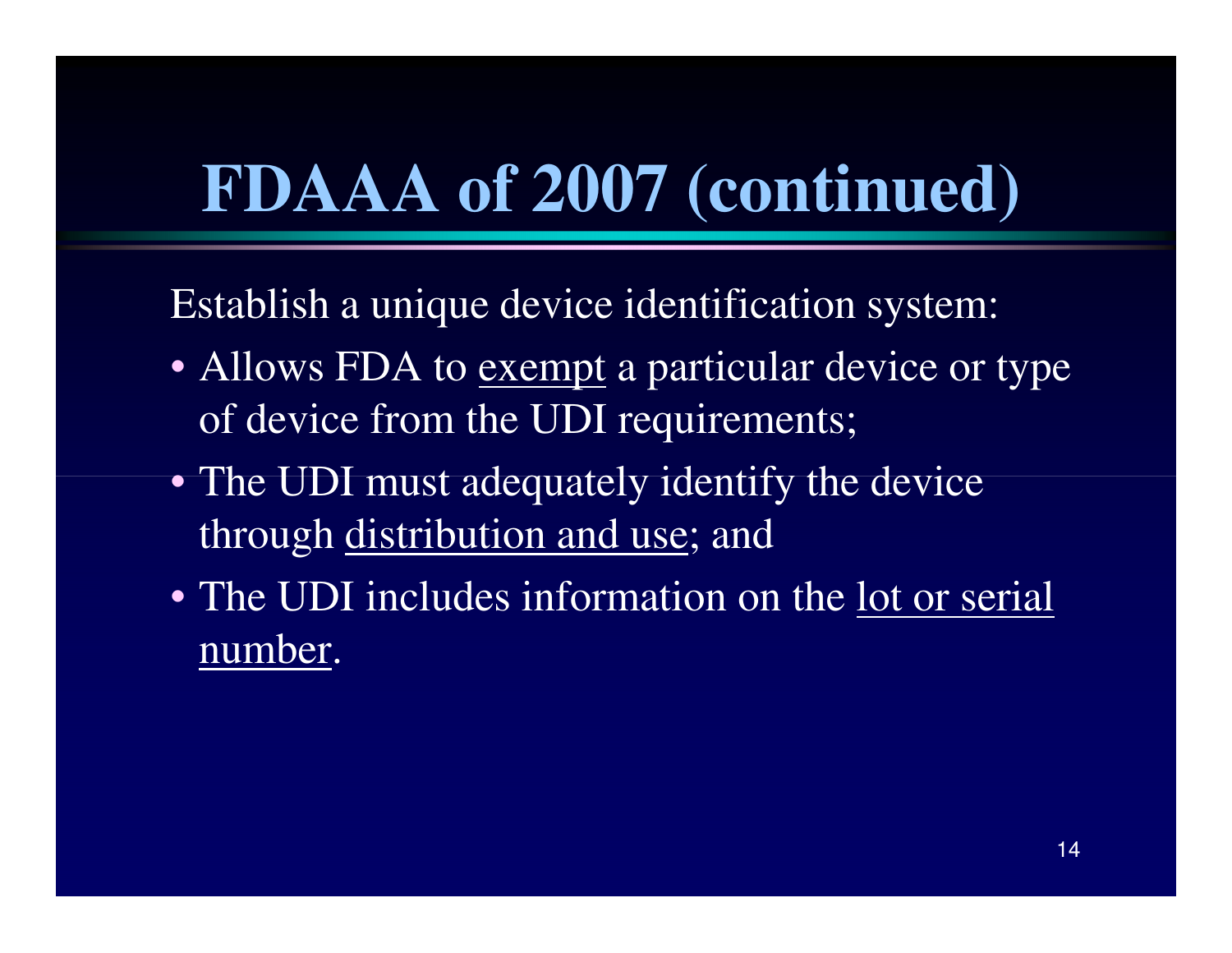### **UDI Public Workshop**

300 people attended/4000 on webcast

- 4 Panels addressed issues related to:
- Developing standardized unique device identifiers (UDI)
- Placing the UDI in human readable and/or AutoID on a device, its label, or both
- Creating and maintaining the UDI Database
- Promoting adoption and implementation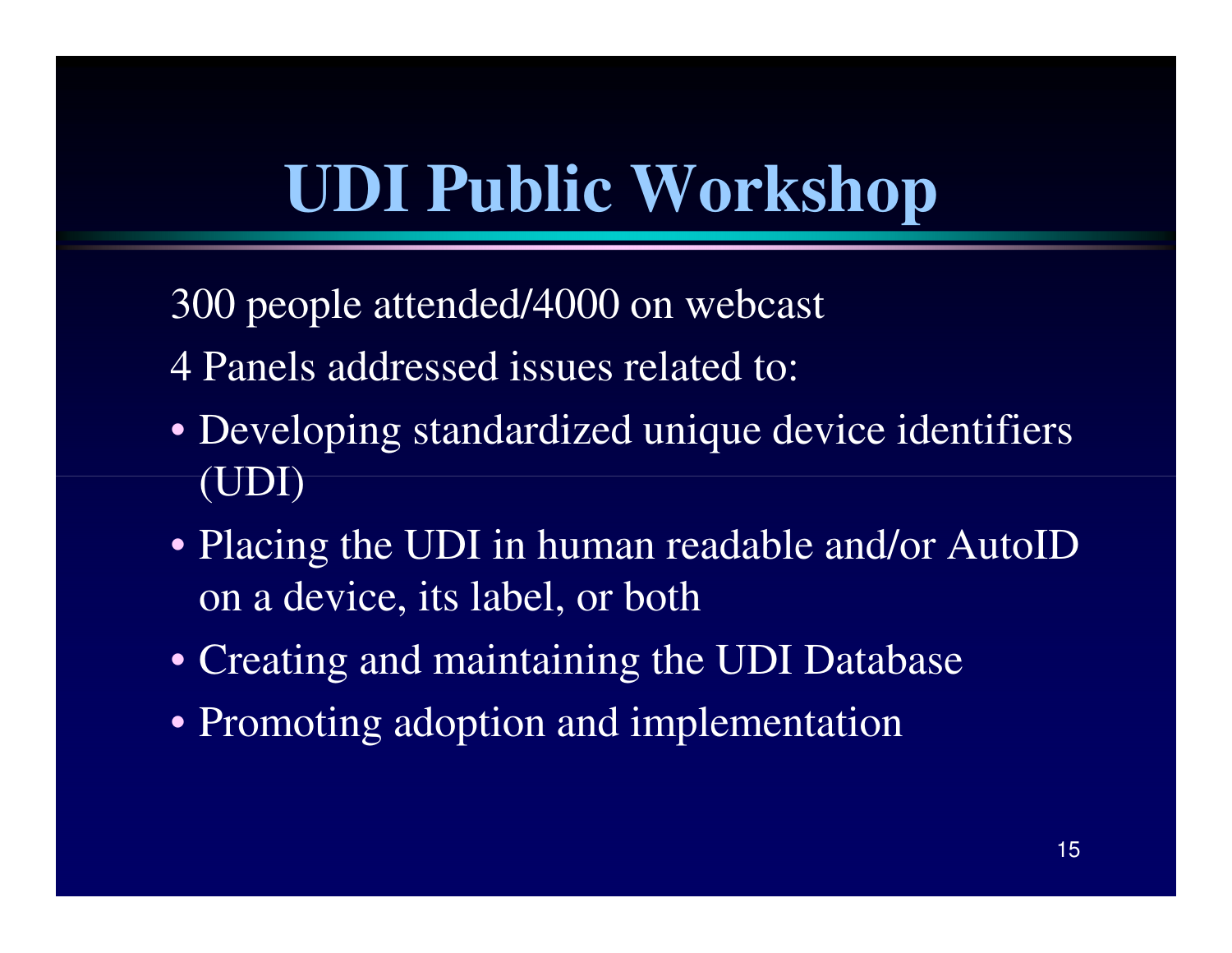# **Establishing a UDI System**

Combination of 3 distinct steps:

- 1. Develop a standardized system to develop the unique device identifiers (UDI)
- 2. Place the UDI in human readable and/or AutoID on a device, its label, or both
- 3.Create and maintain the UDI Database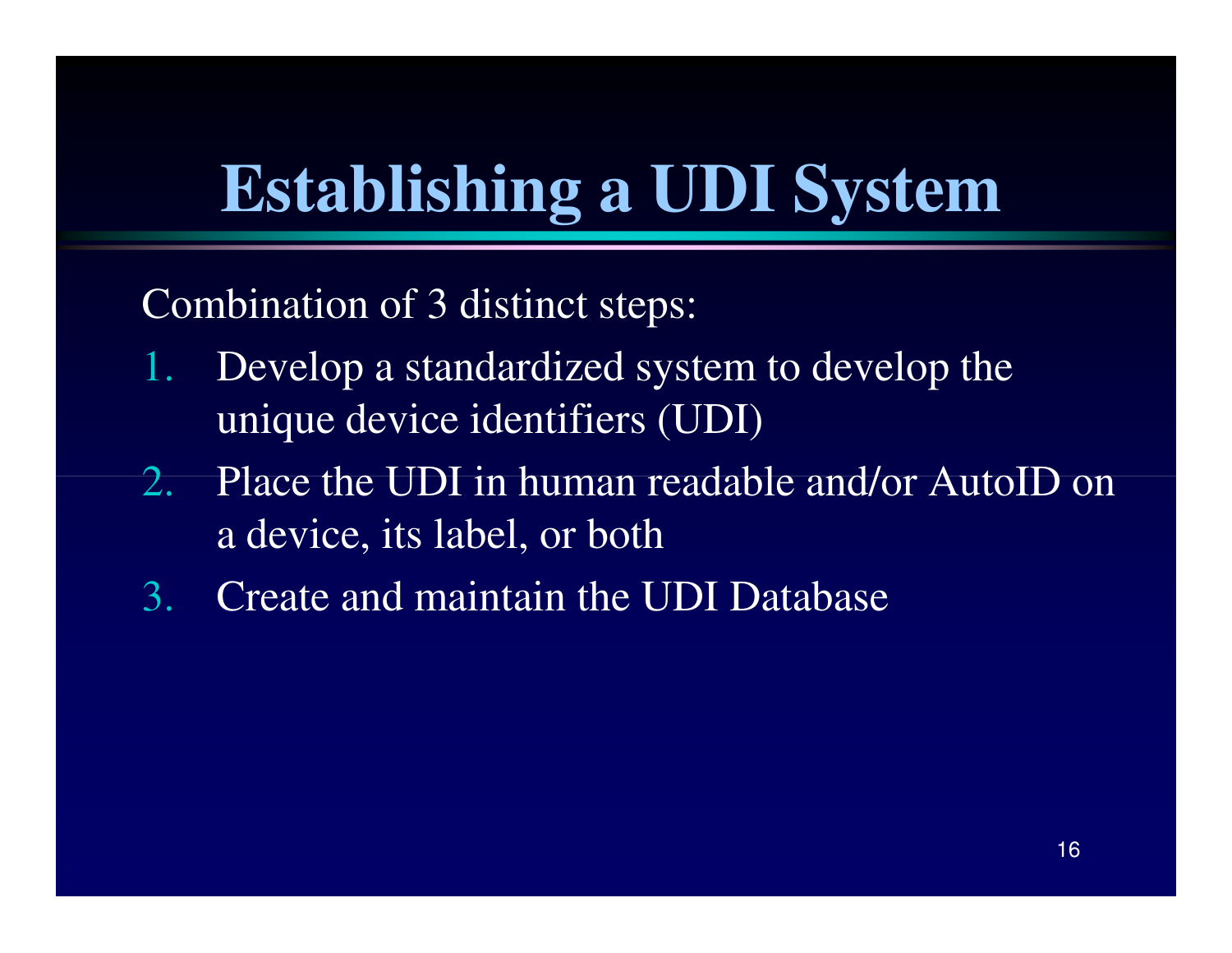## **1st – Developing the UDI**

- Develop UDI code according to GS1, HIBCC, NDC
- Created and maintained by the manufacturer
- Concatenating Device and Production Identifier
- <u>Device Identifier</u>: [static] Manufacturer, make, model [i.e., each catalogue number]
- Production Identifier: [dynamic] if currently serialized – serial number; if currently identified at the lot, the lot number, and expiration date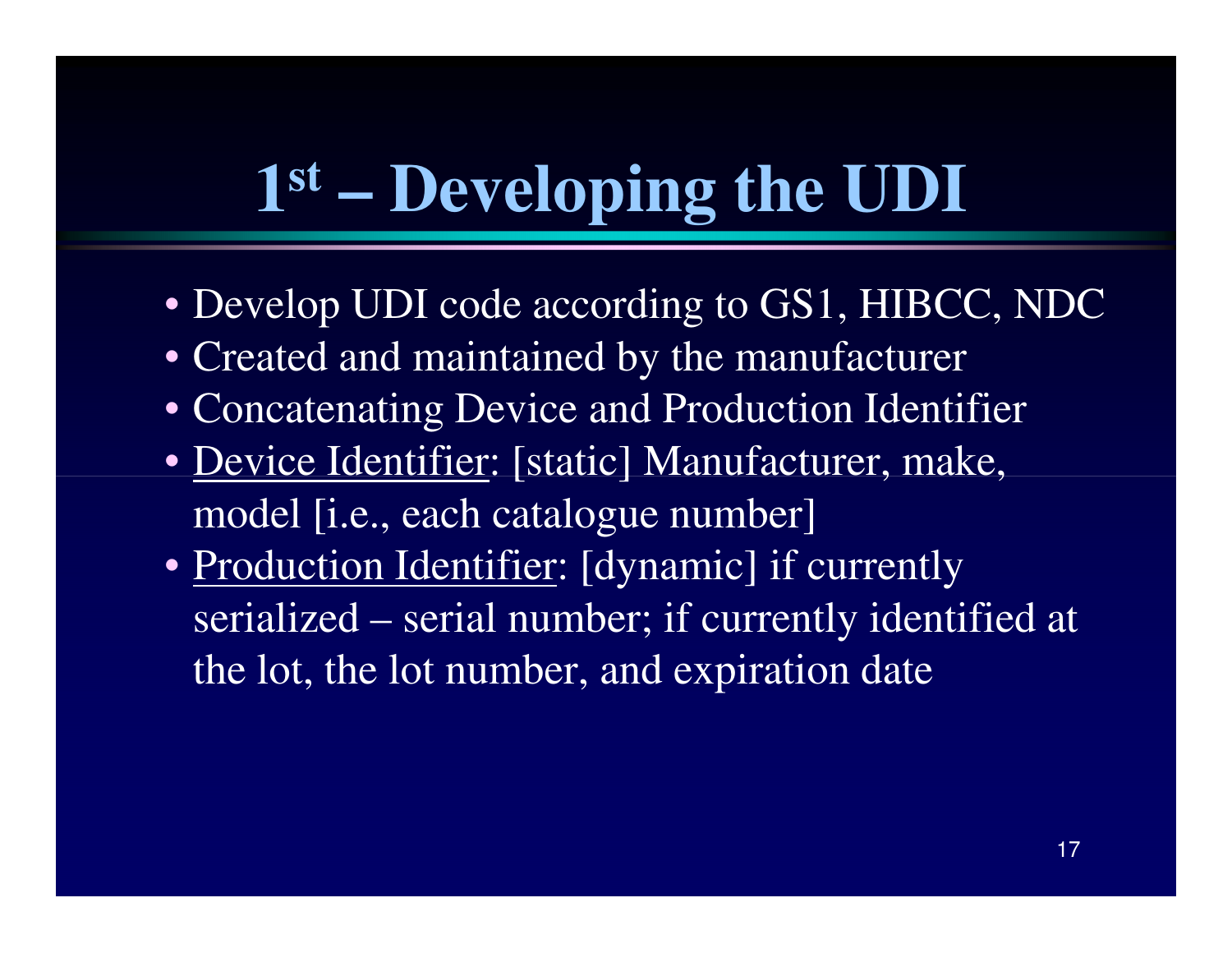## **2nd – UDI Application**

- Applied at all levels of packaging, down to the lowest level (the patient use level or unit of use)
- Human readable and/or encoded in a form of automatic identification technology
- Direct Part Marking (DPM) for some devices
- No specific technology would be identified (technology neutral)
- Identify a series of standards (linear barcode, 2 dimensional barcode, RFID)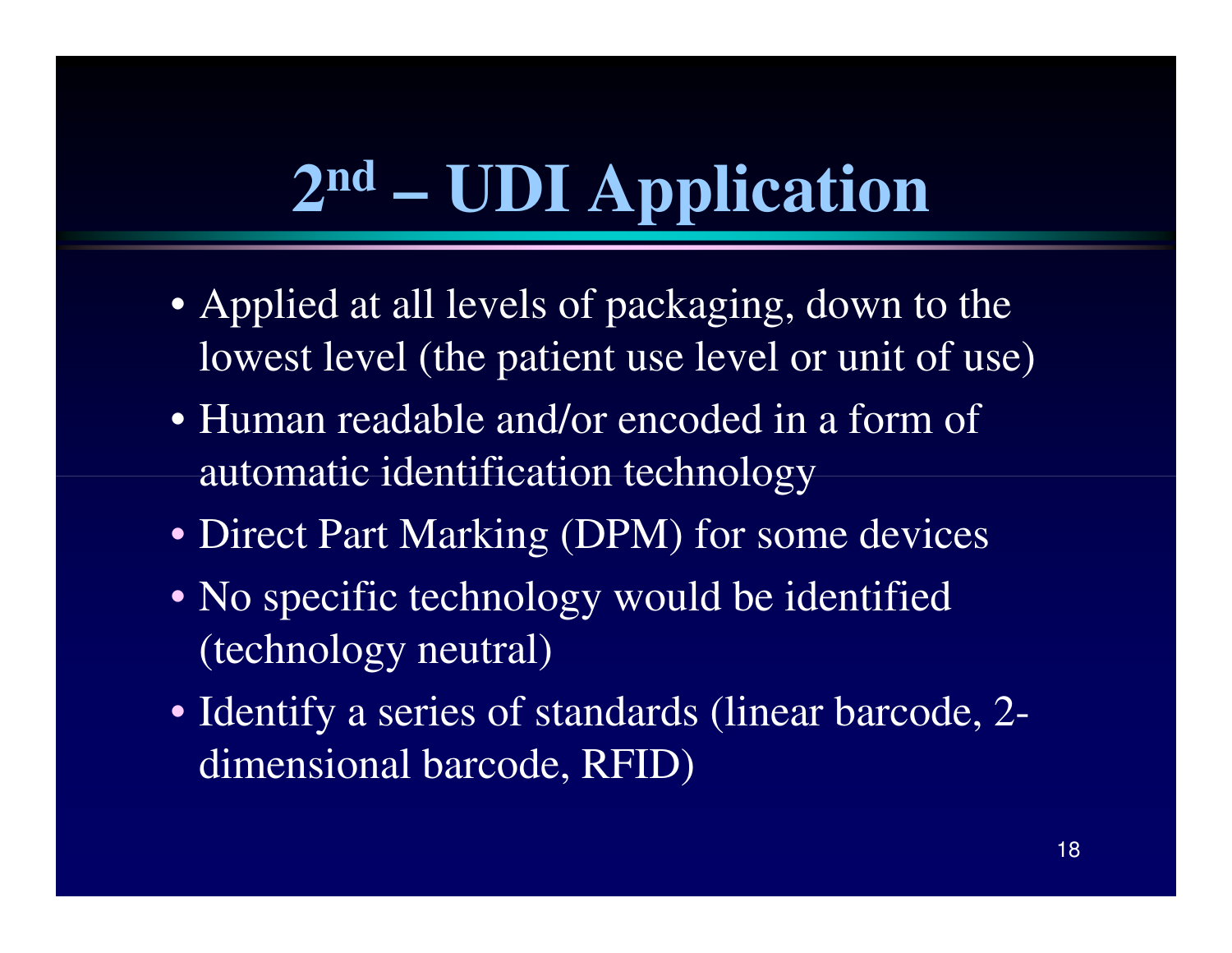# **UDI Application Example**

 $M$  Te T.A.G.

| <b>Finger-Mounted</b><br><b>Locking Forceps</b> |           |  |
|-------------------------------------------------|-----------|--|
| FMF02<br>080100                                 | 1Q34<br>4 |  |
| (01) 2 081019001 002 4                          |           |  |
| (17)080100(10)1Q34                              |           |  |

| <b>LET MEDICAL PRODUCTS</b>            |                      |
|----------------------------------------|----------------------|
| ת.א.ג. מכשירים רפואיים                 | $\mathcal{L}_{0344}$ |
| Manufacturer                           |                      |
| <b>T.A.G. Medical Products</b>         |                      |
| Kibbutz Gaaton 25130 Israel            |                      |
| Tel: 972-4-9858400, Fax: 972-4-9858404 |                      |

 $\epsilon$ 

#### EC REP

**EU** representative **MEDNET GmbH** Borkstrasse 10 48163 Muenster, Germany Tel: +49 (251) 32266-0 Fax: +49 (251) 32266-22



**Distributor** 

Ethicon Endo-Surgery Inc. Cincinnati OH 45242-2839 USA

**STERILE R** 

Does not contain

Do not use if package is open or damaged



R<sub>y</sub> Only

PVC

| $\blacktriangleright$ 45 | 50DC |
|--------------------------|------|
|                          |      |
|                          |      |
| ŋ-Л                      | í    |
|                          |      |



#### **Finger-Mounted Locking Forceps**

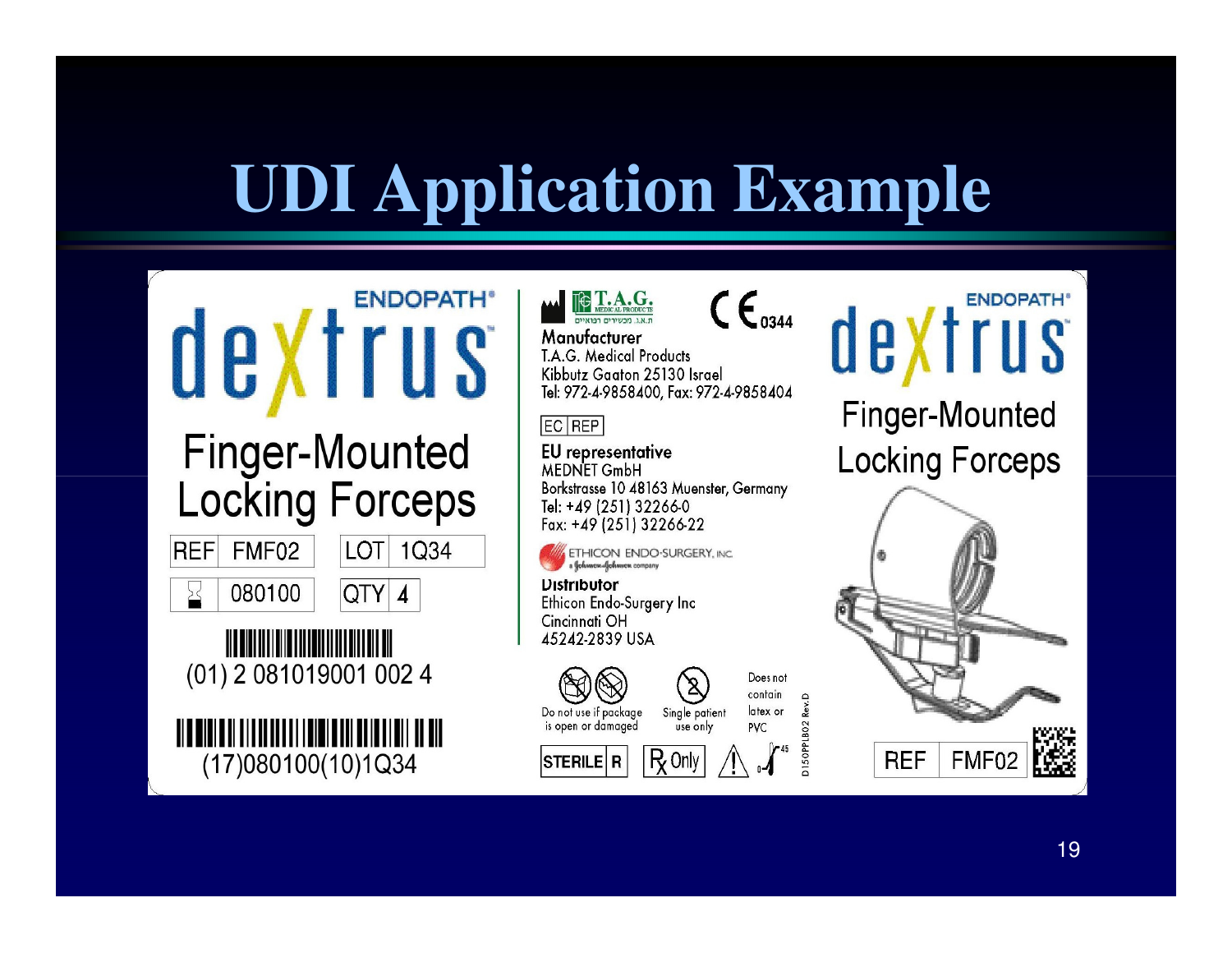## **UDI Application Example**

#### **Medtronic**

#### 05504SP

**PRE** 

Catheter Connecting Cable, 4 Conductor Câble de connexion de cathéter, 4 Conducteurs Katheteranschlußkabel, 4 Pol Cable de conexión de catéter, 4 Conductores Cavo di collegamento per cateteri, 4 Pins Kabel voor catheterverbinding, 4 - pins geleider Forbindelseskabel for kateter, 4 ledere Kabel för kateteranslutning, 4 ledare Cabo de ligação do cateter, 4 condutores Καλώδιο σύνδεσης καθετήρα, 4κλωνο

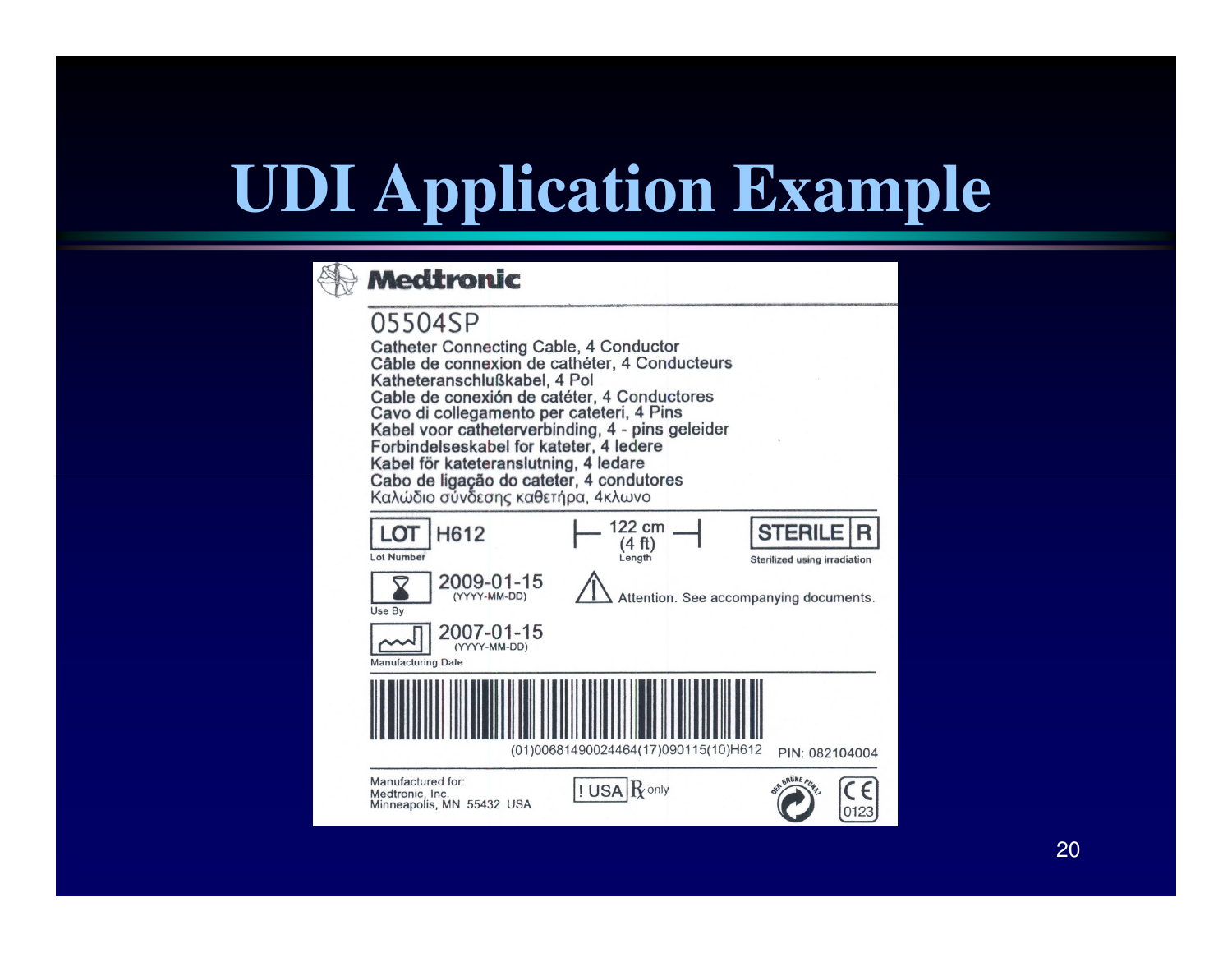## **3rd – UDI Database**

Minimum Data Set for each **Device Identifier**:

- Manufacturer, make/model (catalogue number)
- Description
- GMDN/UNSPCS Category/code
- Control mechanism
- Packaging level/number of items
- Country of origin/manufacture
- Labeled as single use or reusable
- Sterility
- Contains known, labeled allergen (e.g., latex)
- Storage conditions (e.g., needs to be refrigerated)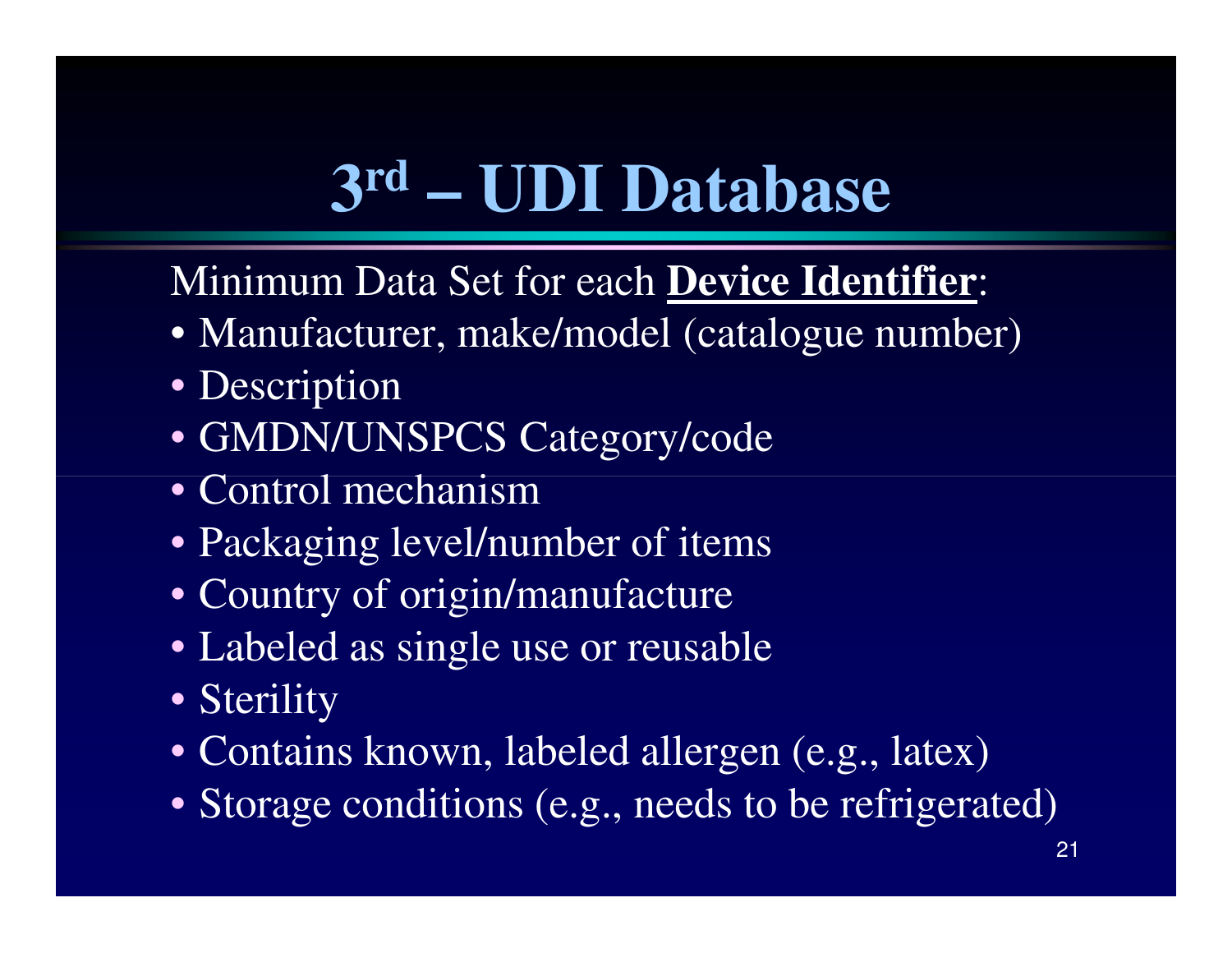## **FDA's UDI Database**

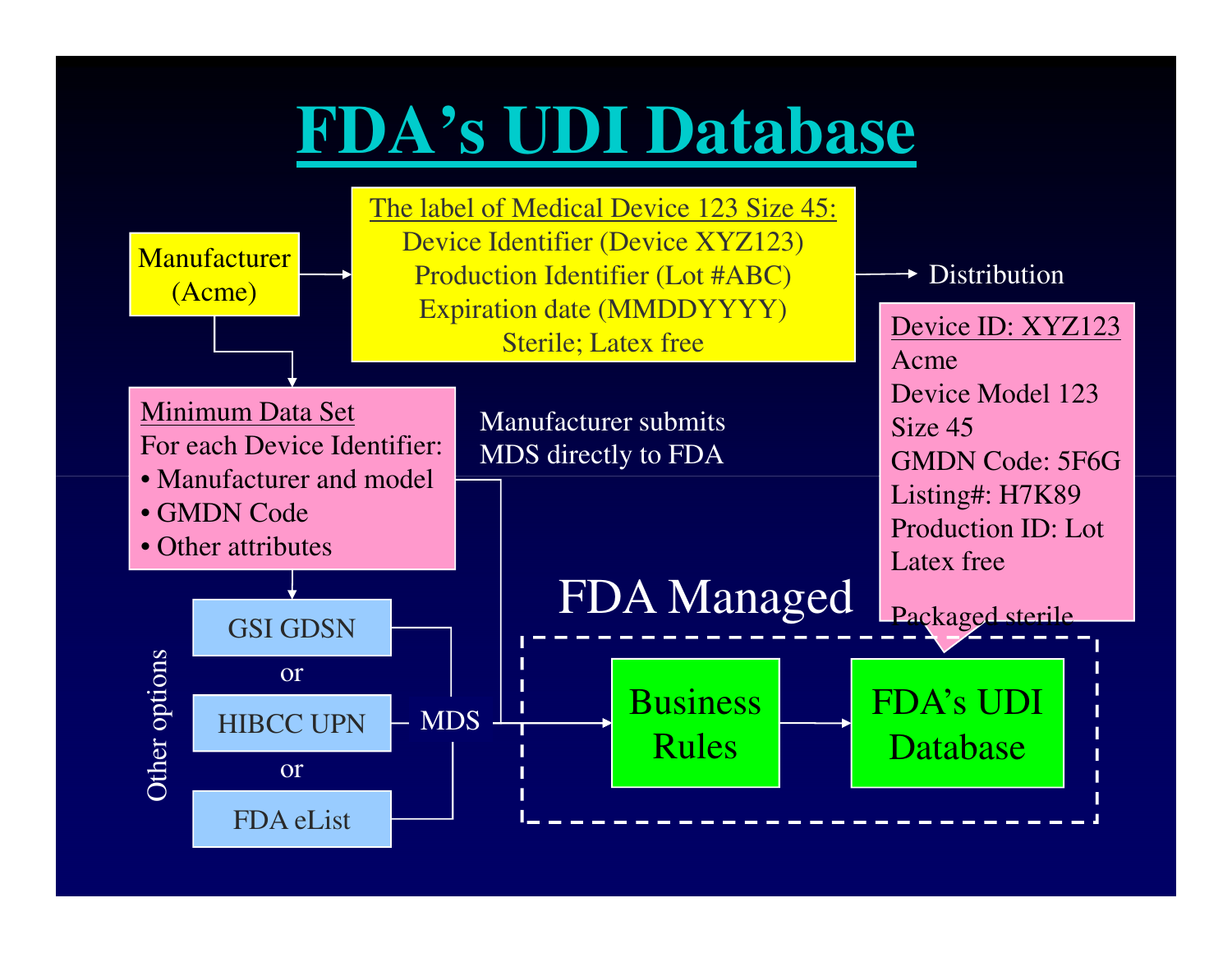## **Other UDI Issues**

- AutoID technology issues
- Kits; combination products; legacy devices
- Re/marking (legally) reprocessed SUDs
- Hospital and other healthcare facility uptake
- Remanufactured and refurbished devices
- Triggers requiring a new UDI
- Complex, multi-system ("capital") devices
- Harmonized/international database